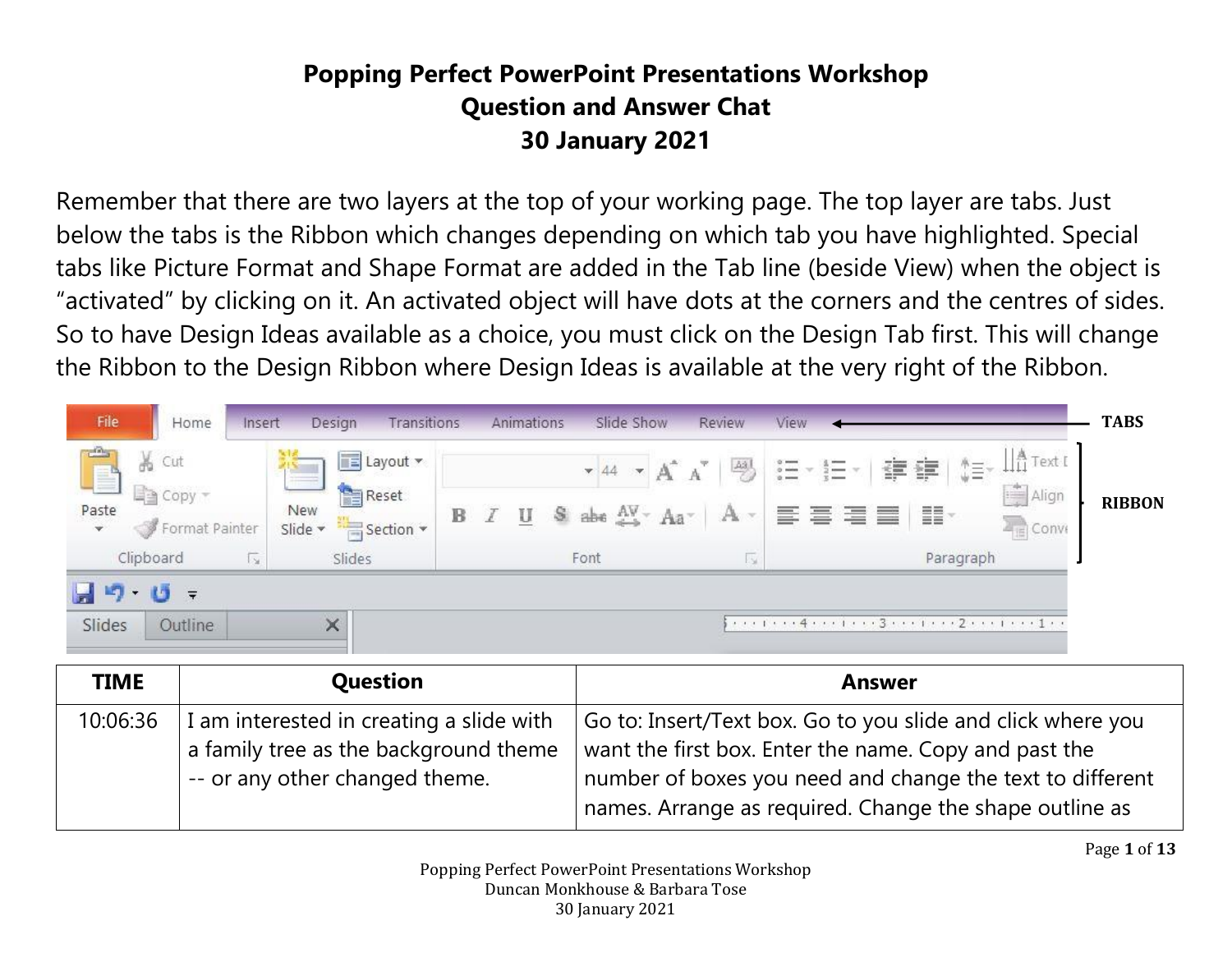|          |                                                                                                         | desired. Add connecting lines : Go to Insert shape: line. Click<br>on centre dot of text box 1 and then click on centre dot on<br>text box 2. The two boxes should now be linked and the line<br>will adjust as you move the boxes around. Please watch the<br>video again to see Duncan create the family tree.                                                                      |
|----------|---------------------------------------------------------------------------------------------------------|---------------------------------------------------------------------------------------------------------------------------------------------------------------------------------------------------------------------------------------------------------------------------------------------------------------------------------------------------------------------------------------|
| 10:19:27 | Is there a reason why you would not<br>choose "autosave on"?                                            | Autosave only works if you are saving your document to<br>OneDrive. If it is grayed out, it is because your document<br>does not reside on OneDrive (or a SharePoint server). Move<br>and store your document on OneDrive and the AutoSave<br>button will become active automatically. Or simply click on<br>the Autosave button to save your file to OneDrive and start<br>AutoSave. |
| 10:20:29 | What version of PowerPoint is Duncan<br>using?                                                          | We were demonstrating PowerPoint 365. Some functions we<br>show are not available in earlier versions.                                                                                                                                                                                                                                                                                |
| 10:23:16 | I want to know how to represent<br>pedigree trees. I have seen people use<br>animation to great effect. | See above and watch Duncan's final section on animation                                                                                                                                                                                                                                                                                                                               |
| 10:28:11 | What did you click to get the water<br>effect under your title?                                         | The water effect opening slide was found in suggested<br>Design Ideas based on the words and image that Duncan<br>had inserted on the page. Design Ideas is only available in PP<br>365.                                                                                                                                                                                              |
| 10:28:17 | Could you show how to do the linked<br>boxes again?                                                     | Connect text boxes<br>1. Click Home > Draw Text Box and drag the cross shaped<br>cursor to draw a box where you want text.                                                                                                                                                                                                                                                            |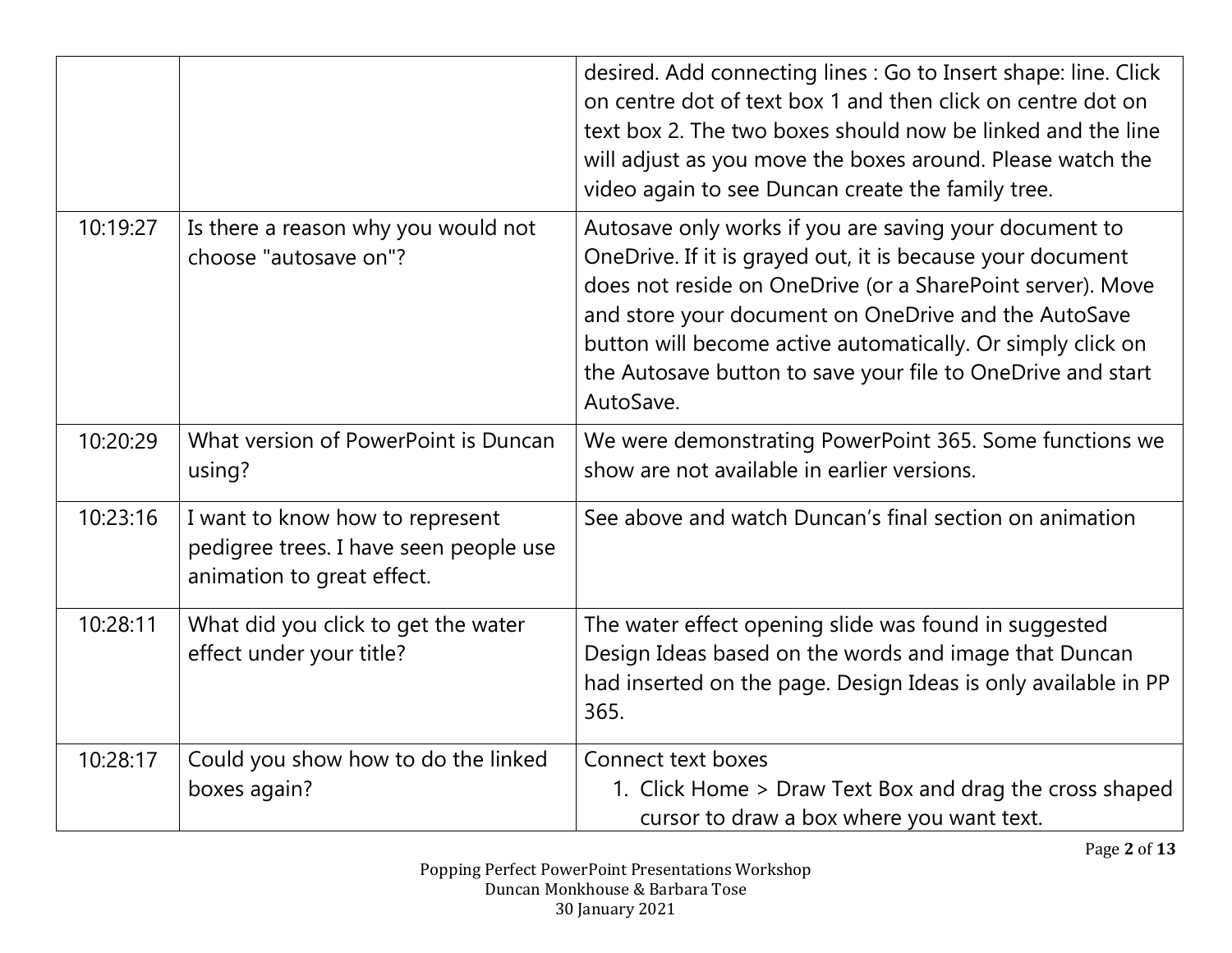|          |                                                                                                           | 2. Click in the text box you want as the first text box in the<br>story.<br>3. On the Text Box Tools Format tab, in the Linking group,<br>click Create Link.<br>4. The mouse pointer changes to a pitcher text box<br>linking pitcher, used to link text boxes.<br>5. Click in the text box you want as the next in the story.<br>6. This text box is now connected to the first box and any<br>text in the overflow now appears in the next box.<br>7. To connect more text boxes to the story, repeat steps 3<br>and $4$ . |
|----------|-----------------------------------------------------------------------------------------------------------|------------------------------------------------------------------------------------------------------------------------------------------------------------------------------------------------------------------------------------------------------------------------------------------------------------------------------------------------------------------------------------------------------------------------------------------------------------------------------------------------------------------------------|
| 10:32:38 | Where was the Design Ideas button?                                                                        | When in the Home ribbon, Design Ideas button is at the<br>upper right side of the Ribbon. It is only available in PP365.                                                                                                                                                                                                                                                                                                                                                                                                     |
| 10:34:29 | Did you use text boxes for your tree<br>and, if so, how do you create the lines<br>around the text boxes? | Here is a link to creating borders on your text box<br>https://support.microsoft.com/en-us/office/add-a-border-<br>around-text-226abe57-a927-4621-8348-a979dc2fb150                                                                                                                                                                                                                                                                                                                                                          |
| 10:34:35 |                                                                                                           | Participant's suggestion for similar software that is free: If you<br>are frugal Google Presentations is free.                                                                                                                                                                                                                                                                                                                                                                                                               |
| 10:38:01 | grouping objects – doesn't seem to<br>work the same way on Mac version -<br>still trying                  | Neither of us use a Mac. My suggestion would be to search<br>online for help with this.                                                                                                                                                                                                                                                                                                                                                                                                                                      |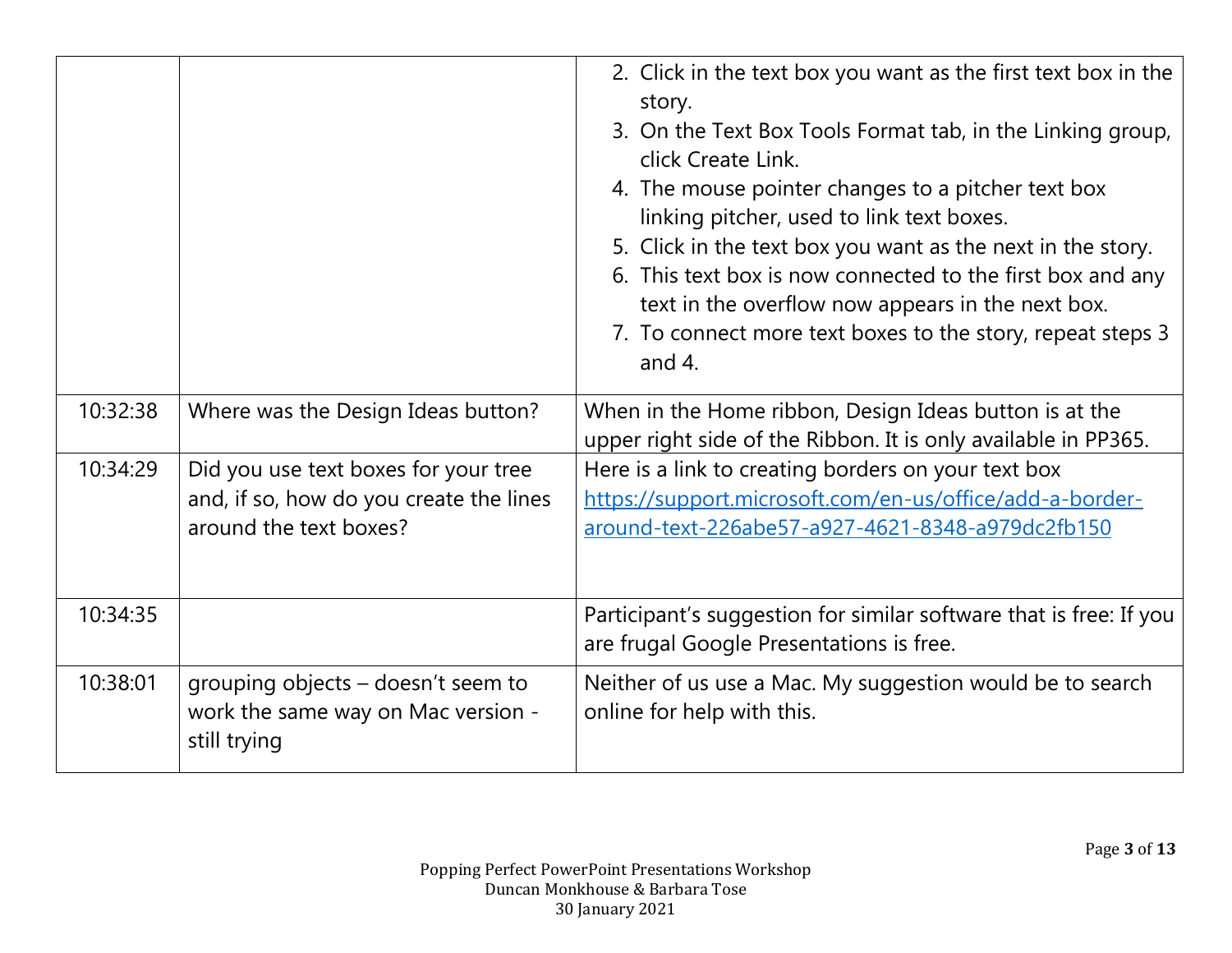| 10:39:42 | Where do I find the button to insert<br>the background colour?           | Click on the Design tab at the top of the Ribbon. On the right<br>side in the Ribbon you will see Format Background. Or you<br>can right click in the middle of your slide and Format<br>Background will be one of the choices in the menu that<br>comes up                                                                                                                                                                                                                                                                                                                                                                                                                                                                                                                                                                                                                    |
|----------|--------------------------------------------------------------------------|--------------------------------------------------------------------------------------------------------------------------------------------------------------------------------------------------------------------------------------------------------------------------------------------------------------------------------------------------------------------------------------------------------------------------------------------------------------------------------------------------------------------------------------------------------------------------------------------------------------------------------------------------------------------------------------------------------------------------------------------------------------------------------------------------------------------------------------------------------------------------------|
| 10:43:07 | A further question: please remind how<br>do we Group boxes in a tree?    | To group boxes in a tree (and the lines connecting them if<br>you want): Hold down the control (Ctrl) key and click on each<br>object you want to group so the are "active" with dots at the<br>corners of the boxes and ends of the lines. In the tabs at the<br>top, you will find Shape Format at the right side of the tabs in<br>a different colour; click on that. This brings up the Ribbon for<br>formatting your shapes. In the arrange section to the right of<br>the Ribbon you will see Align, Group and Rotate as choices,<br>all with little down arrows next to the word. Click on the<br>down arrow next to Group and you will be given the choice<br>of Group, Regroup or Ungroup (only available if the shapes<br>are already grouped). Click on group and your shapes are<br>grouped together until you "ungroup" them (using the<br>ungroup key as above). |
| 10:51:47 | I don't see the crop function                                            | Activate the image by clicking on it. There will be visible dots<br>around the image when it is active. This provides the Ribbon<br>choice of Picture Format on the right of the Ribbon. Click on<br>that. The Crop button is at the upper right of that ribbon.                                                                                                                                                                                                                                                                                                                                                                                                                                                                                                                                                                                                               |
| 11:05:49 | Is that an automatic source citation<br>that comes from Online Pictures? | It is not a proper citation but provides the creator's name<br>and the agreement under which it is licenced in Creative                                                                                                                                                                                                                                                                                                                                                                                                                                                                                                                                                                                                                                                                                                                                                        |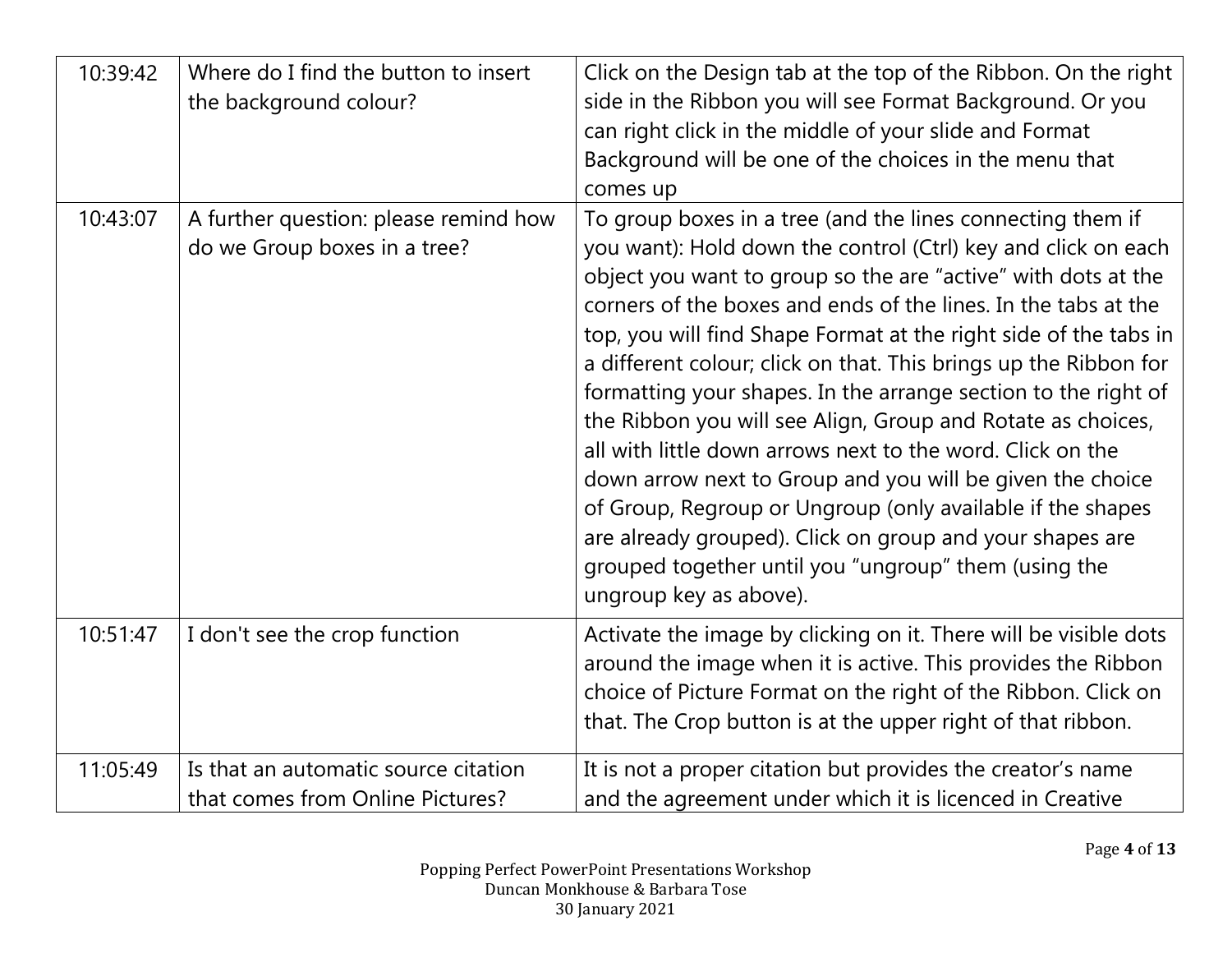|          |                                                                                                                                                                       | Commons (CC). It does not provide a citation or licencing for<br>images from other websites, only CC                                                                                                                                                                                                                                        |
|----------|-----------------------------------------------------------------------------------------------------------------------------------------------------------------------|---------------------------------------------------------------------------------------------------------------------------------------------------------------------------------------------------------------------------------------------------------------------------------------------------------------------------------------------|
| 11:07:04 | I missed it. Where did you get these<br>pictures from? Do you need<br>permission to use and/or change<br>them?                                                        | See answer at 11:13 Creative Commons images do not<br>require permission to use or change so long as you share<br>your image under the same licencing agreement and<br>acknowledge the original artist. PP 365 goes to CC<br>automatically when you insert images from the web.                                                             |
| 11:08:10 | What was the program that you use to<br>straighten the photo                                                                                                          | Microsoft Photos is an app installed on Microsoft using<br>computers                                                                                                                                                                                                                                                                        |
| 11:09:19 | Are you using Photos from Google or<br>Microsoft? Which software do you<br>prefer?                                                                                    | From Barbara Tose: I prefer Adobe Photoshop Elements<br>(https://www.adobe.com/ca/products/photoshopfamily.html).<br>For free ware GIMP (https://www.gimp.org/) or Irfanview<br>(https://www.irfanview.com/) come recommended. Microsoft<br>Photos is good for basics in a hurry.                                                           |
| 11:10:26 | How do you paste or drag the small<br>portion of a photo that you've<br>cropped/selected (like one person in<br>the group photo) back onto the entire<br>group photo? | Once you have your cropped image, click on it to be sure it is<br>active (round dots along edges and at corners); Click with<br>your left mouse button and hold down; drag the image to<br>where you want it and release the mouse button. To enlarge<br>the image, click and hold one of the corner dots and drag to<br>the size required. |
| 11:13:02 | How did Barbara set up her Online<br>Images request to go to Creative<br>Commons?                                                                                     | It goes to Creative Commons when you first go to<br>Insert/Pictures/Online Picture. You actually have to unclick<br>Creative Commons to search outside CC                                                                                                                                                                                   |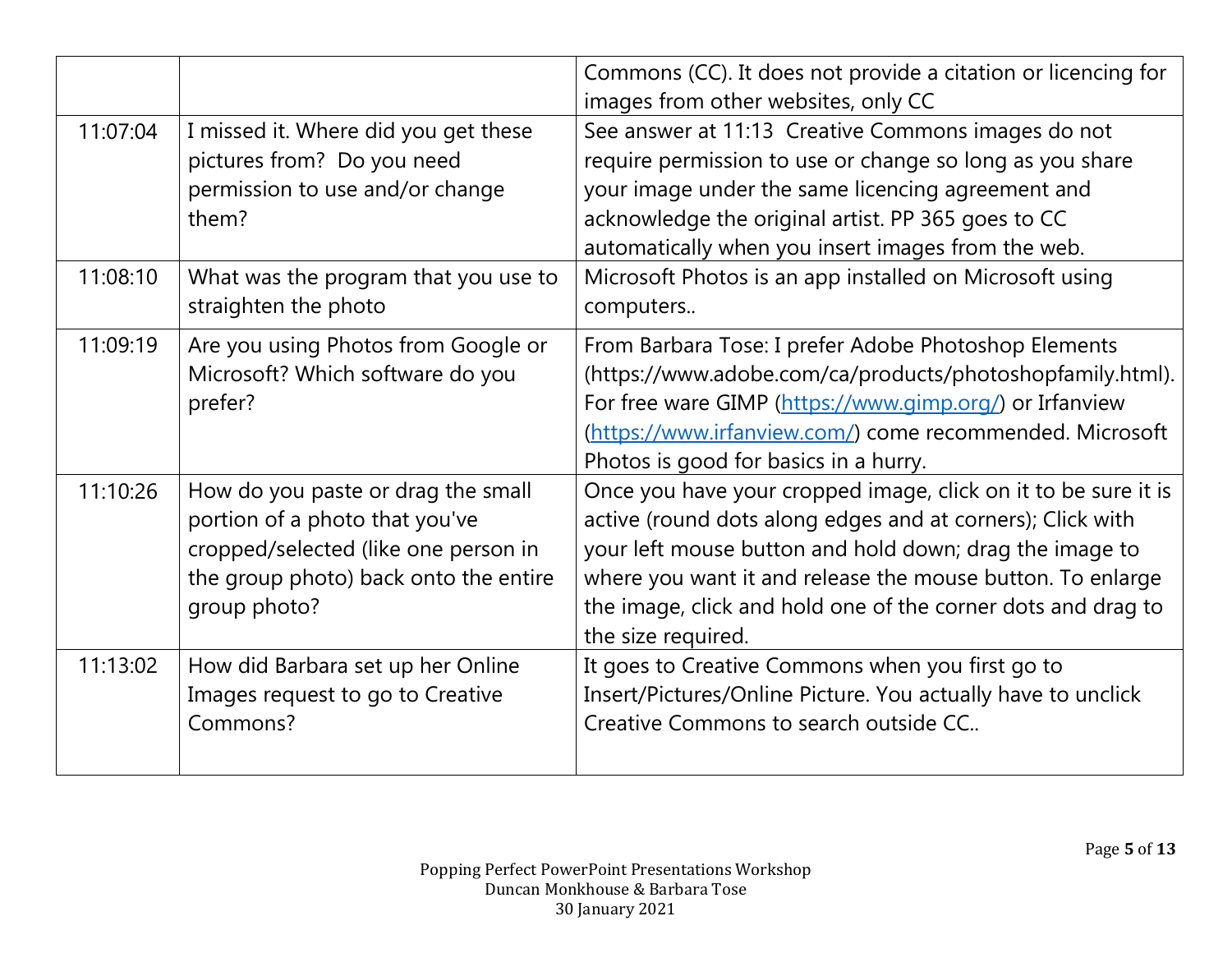| 11:14:00 | My PowerPoint is MS Office 10 and<br>does not have all the features. How do<br>you get the Office 365 version?        | You will have to pay to upgrade.<br>Regarding the purchase of Microsoft 365, one of the most<br>economical ways of getting it, is online through Costco.ca if<br>you have a Costco membership. It is \$74.99 for a one-year<br>subscription. You may have other sources of discounts.<br>PowerPoint is included in the suite with Word, Excel, Outlook<br>and 1TB of storage. You can also purchase directly from<br>Microsoft. For those of you who prefer a free option, Google |
|----------|-----------------------------------------------------------------------------------------------------------------------|-----------------------------------------------------------------------------------------------------------------------------------------------------------------------------------------------------------------------------------------------------------------------------------------------------------------------------------------------------------------------------------------------------------------------------------------------------------------------------------|
|          |                                                                                                                       | offers a similar suite, but it is not as powerful and the<br>features are not exactly the same. However, you can export<br>your work to PowerPoint.                                                                                                                                                                                                                                                                                                                               |
| 11:14:00 | Under Picture Effects in PPT, I used 3D<br>Rotation on Z to straighten my photo.<br>No need to go to another program. | Yes, you can rotate your image in Effects/3D Rotation but<br>you can't crop to create a straight image on the page. It<br>crops at the angle it is on.                                                                                                                                                                                                                                                                                                                            |
| 11:17:22 | Please show how to do a caption again.<br><b>Thanks</b>                                                               | In the upper Ribbon, click on Insert then go to the right on<br>the Ribbon to Text Box. Click on that and then in your slide.<br>Enter your text within the box that appears.                                                                                                                                                                                                                                                                                                     |
| 11:17:41 | How did Barbara move the credit for<br>the photo off the web onto the slide?                                          | Click on the text box and hold your mouse button down.<br>Drag it to where you want it and release the mouse button.                                                                                                                                                                                                                                                                                                                                                              |
| 11:17:57 | Any hints on how to place census files<br>that can be read on a slide                                                 | Placing a whole census file on a page so it can be read is not<br>possible. However, you can enlarge portions of it to show the<br>important information like I did with my letter of<br>recommendation.                                                                                                                                                                                                                                                                          |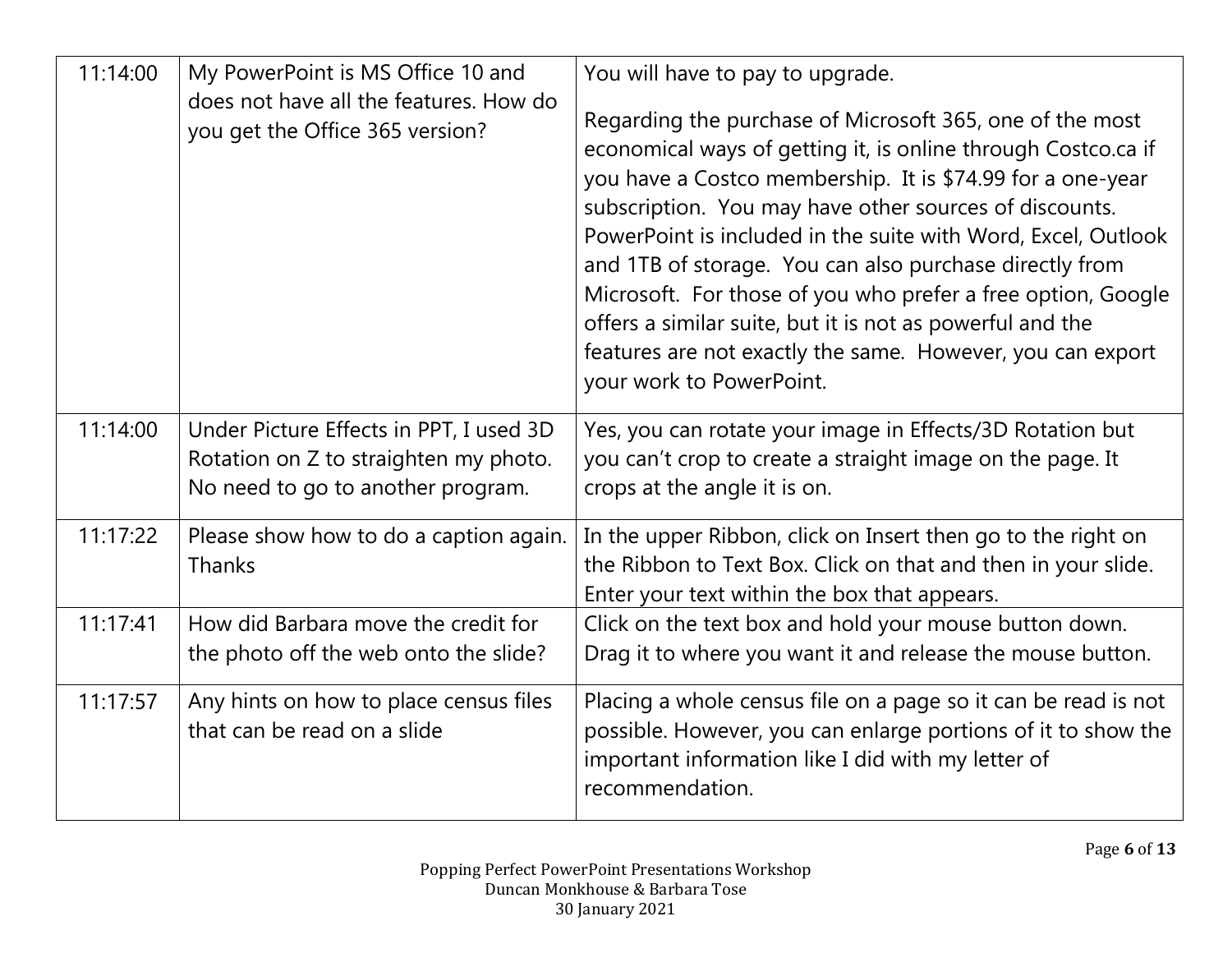| 11:24:05 |                                                                                                                                                               | For any document like a census you could either just enlarge<br>and crop on what you want to highlight (like a family entry)<br>to make it readable or insert it twice meaning one picture of<br>the overall image (census page) and then one of the<br>cropped/enlarged area (the family) to focus on it and either<br>box or otherwise highlight the enlarged/cropped image<br>picture to make it stand out                                                                                                                                                                                                                                                                                                                                                    |
|----------|---------------------------------------------------------------------------------------------------------------------------------------------------------------|------------------------------------------------------------------------------------------------------------------------------------------------------------------------------------------------------------------------------------------------------------------------------------------------------------------------------------------------------------------------------------------------------------------------------------------------------------------------------------------------------------------------------------------------------------------------------------------------------------------------------------------------------------------------------------------------------------------------------------------------------------------|
| 11:19:13 | When inserting a picture from online<br>pictures, where did you get the info on<br>where it came from?                                                        | There is a text box attached to the bottom of the image that<br>gives the artist name and licencing. The text box can be<br>moved, added to or enlarged. (see above and video)                                                                                                                                                                                                                                                                                                                                                                                                                                                                                                                                                                                   |
| 11:19:57 | I think some of these features are not<br>on older versions of PPT (2007)?? Like<br>the Crop and Rotate or Corrections. If<br>they are there, where are they? | You must have the image active to see the Picture Format tab<br>at the top right of the Ribbon. Click on the image until there<br>are small circles along the edges and at the corners, then<br>look to the upper right of the Ribbon for the tab Picture<br>Format. Click on that and it will provide a new Ribbon. Crop<br>is on the Right of the Ribbon. If you click on down arrow next<br>to Selectin Pane, just to the left of Crop, it will bring up a<br>pane on the right of your image with menus for each of the<br>icons there. Click on each to explore what each one does.<br>Some features may not be available in earlier versions and<br>the farther back you go, the more likely it is that they aren't<br>available or are located elsewhere. |
| 11:21:51 | I am creating new slides, and when I<br>change the background in the new                                                                                      | You should be able to change just one slide by clicking on<br>the slide you wish to change in the pane of slides on the left                                                                                                                                                                                                                                                                                                                                                                                                                                                                                                                                                                                                                                     |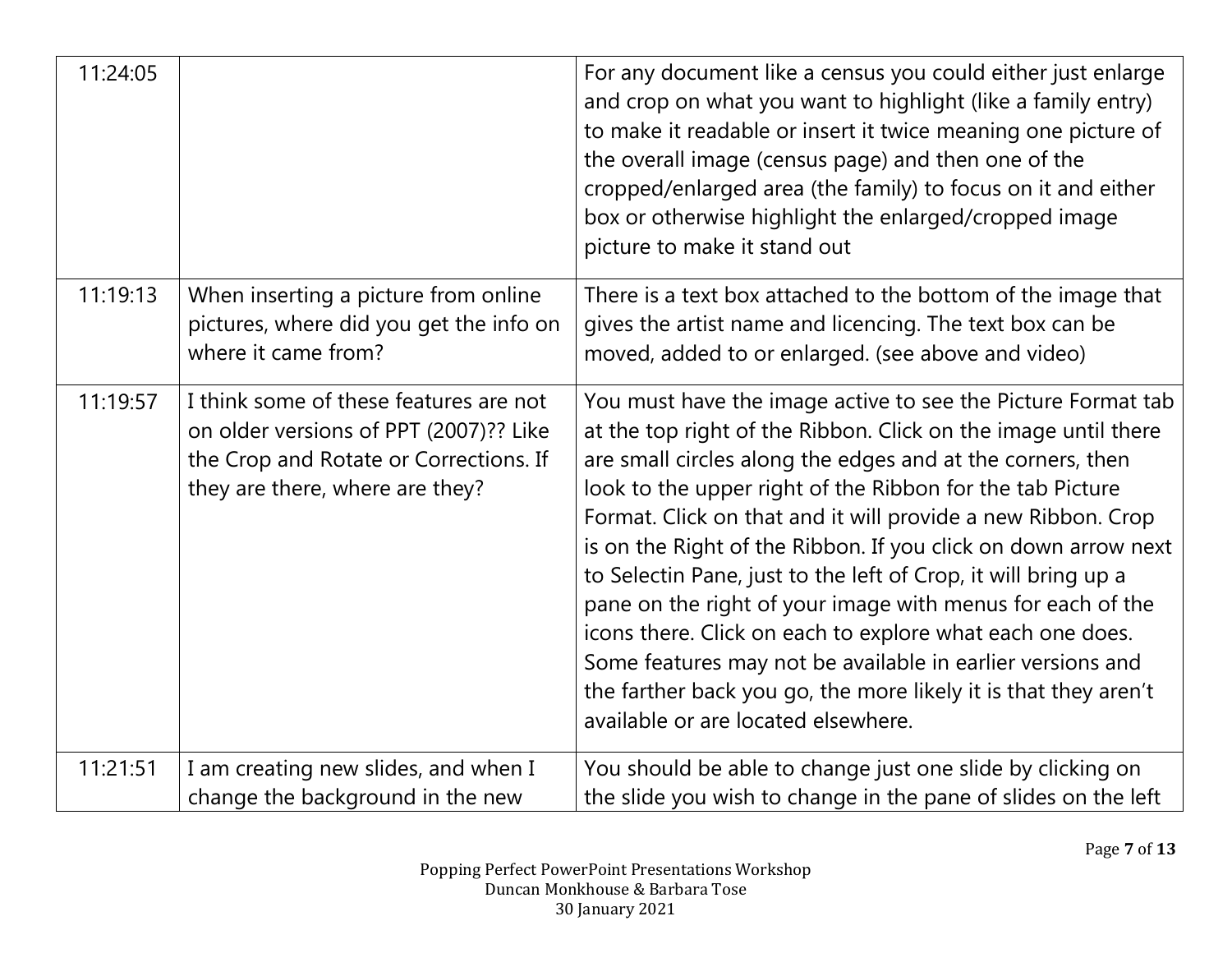|          | slide it changes all the previous slides<br>to the new background. How do I<br>make it just change the current slide?                          | side of your screen. Then go to the Design tab at the top of<br>the Ribbon and choose a design style or on the right side of<br>the Ribbon click on Format Background. Or you can right<br>click on the slide on the left List of Slides and choose Format<br>Background. If the panel on the right that comes up when<br>you do this does not have Reset Image in black text<br>(unavailable) then that likely means that the Apply to All<br>button has been activated. Making a change on a slide seems<br>to reset things to affecting only one slide. If you still have<br>trouble, try looking online for help or click on help within the<br>program. |
|----------|------------------------------------------------------------------------------------------------------------------------------------------------|--------------------------------------------------------------------------------------------------------------------------------------------------------------------------------------------------------------------------------------------------------------------------------------------------------------------------------------------------------------------------------------------------------------------------------------------------------------------------------------------------------------------------------------------------------------------------------------------------------------------------------------------------------------|
| 11:26:13 |                                                                                                                                                | From Karen Prytula : Just make sure you are 'clicked' in the<br>slide before going to Design tab, and Background button.<br>When you pick your colour the background will only change<br>the slide you are 'clicked' in.                                                                                                                                                                                                                                                                                                                                                                                                                                     |
| 11:31:30 | I've seen presentations where the<br>presenter's cursor looks like a yellow<br>spotlight to bring attention to<br>something. How is that done? | From Duncan Monkhouse: The yellow spotlight is a separate<br>application. Check online for a cursor editor<br>In Presentation View, you can choose (lower left corner) a<br>highlighter, a pen or a laser pointer - or an eraser                                                                                                                                                                                                                                                                                                                                                                                                                             |
| 11:36:40 | Thank you for the tip about<br>embedding fonts! I've seen that<br>happen before.                                                               | To embed your fonts go to: File/Options/Save/Embed fonts                                                                                                                                                                                                                                                                                                                                                                                                                                                                                                                                                                                                     |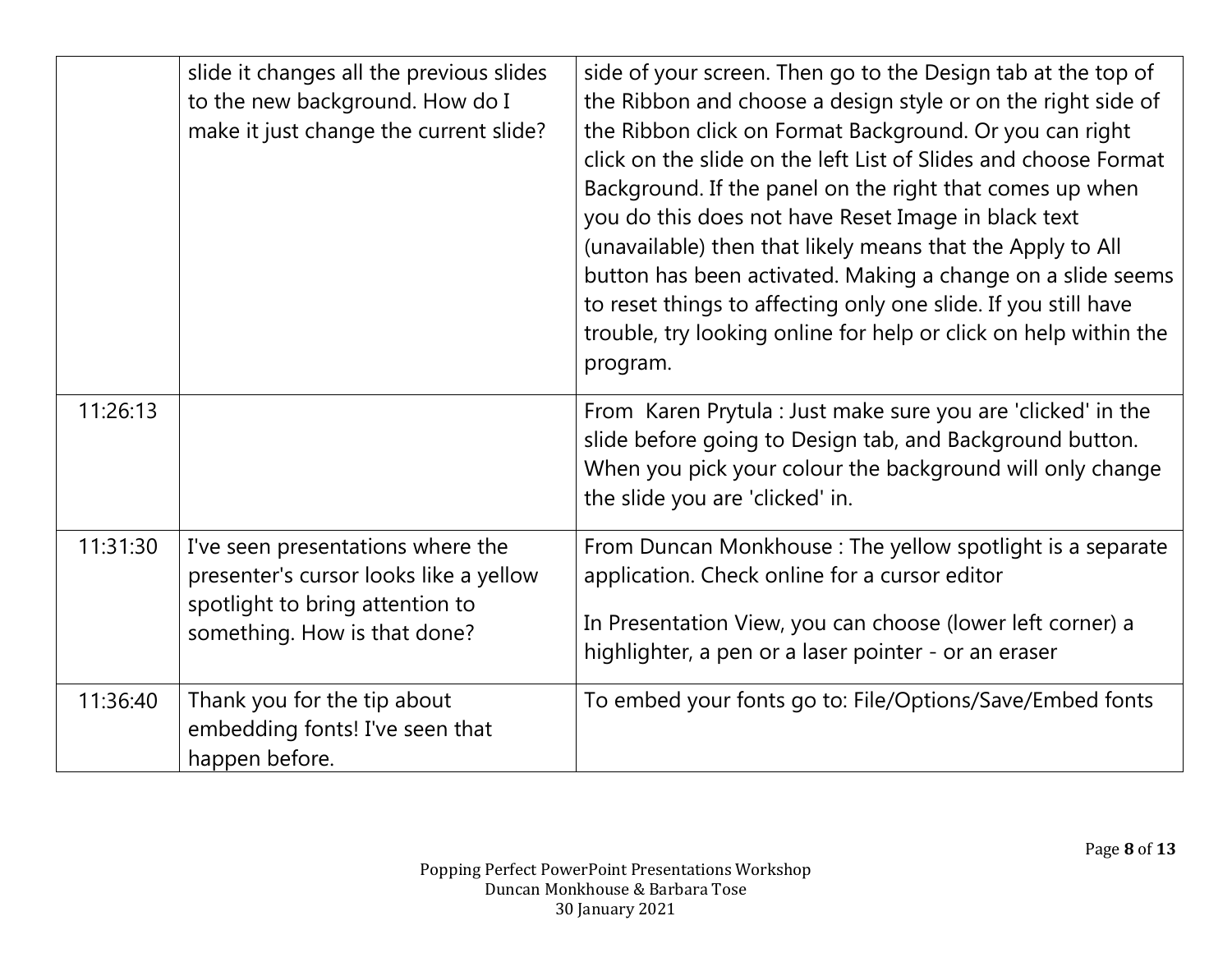| 11:39:14  | I tried clicking on the thumbnail (left<br>slide), selected format background,<br>changed the background, and it still<br>changed the background for every<br>slide.                                                                                                                                          | I'm not sure why this is happening. Try searching online or in<br>the Help in PP for assistance on this. If we find an answer, we<br>will post something on our website with the Chat document. |
|-----------|---------------------------------------------------------------------------------------------------------------------------------------------------------------------------------------------------------------------------------------------------------------------------------------------------------------|-------------------------------------------------------------------------------------------------------------------------------------------------------------------------------------------------|
|           | When I click on format background<br>there is "an apply to all" button at the<br>bottom right. It stays on "apply to all"<br>mode whether or not I click that<br>button, so there must be a separate<br>button somewhere where I can select<br>"apply to current slide only" but I can't<br>find that option. |                                                                                                                                                                                                 |
| 11:40:41  | What version of widows has the photos<br>program                                                                                                                                                                                                                                                              | I'm using Microsoft 2010 and the Photos app came with it.                                                                                                                                       |
| 11:45:48  | I have latest pp but still can't find<br>Design Ideas.                                                                                                                                                                                                                                                        | You must click on the Design Tab at the top of the Ribbon -<br>4th Tab from left. Once that Ribbon is activated, you should<br>see the Design Ideas button to the right on the Ribbon.          |
| 11:53::08 | I can't seem to save the chat. How can<br>I save it?                                                                                                                                                                                                                                                          | Participants cannot save the chat. We will save it and release<br>pertinent information with the video.                                                                                         |
| 11:58:15  |                                                                                                                                                                                                                                                                                                               | From Gail Ryan: a tip for proofreading is to read backwards. It<br>forces your brain to see what is there.                                                                                      |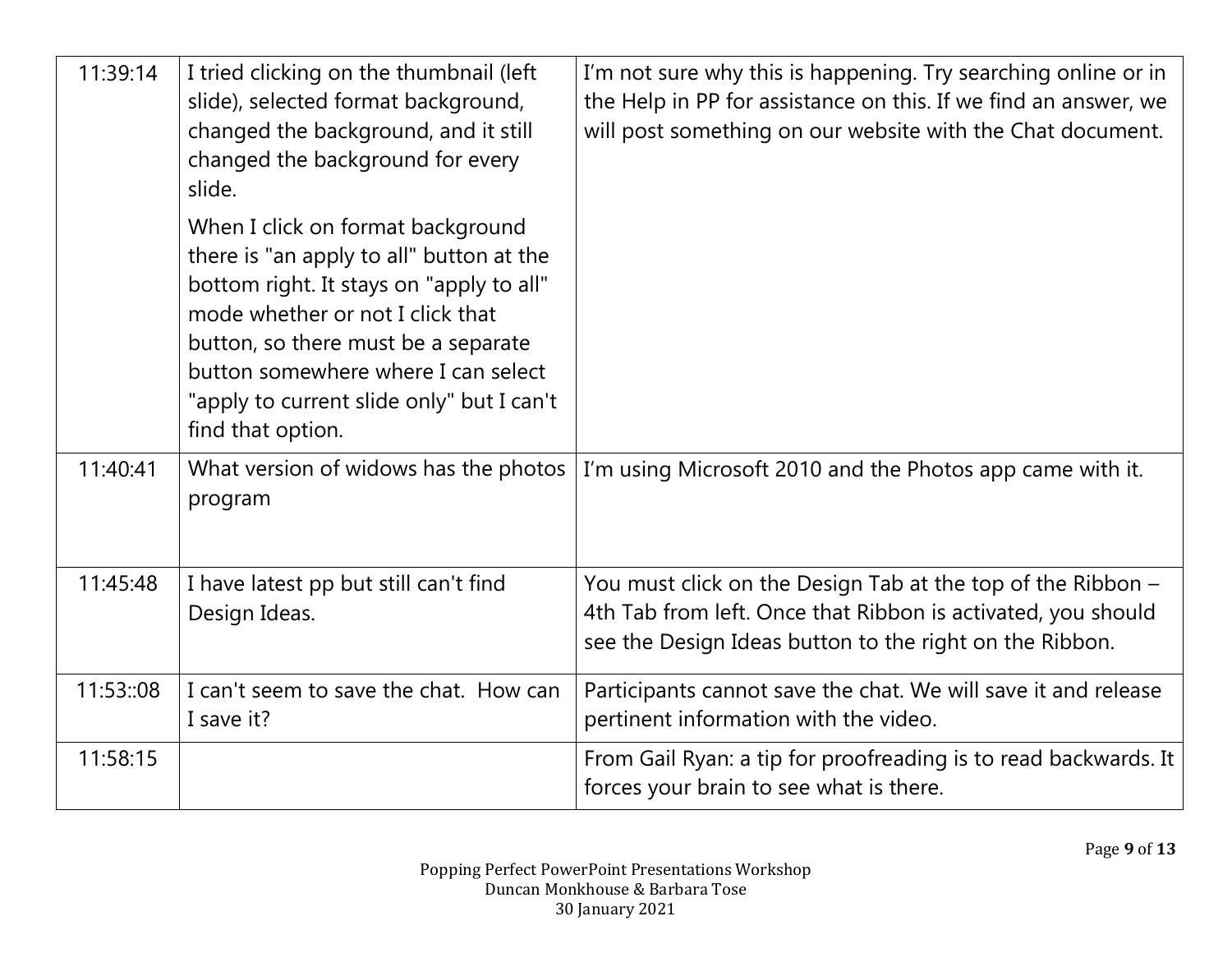| 11:58:15 | Will the tip sheet be available for non-<br>members?                                                                             | The tips in the chat, and the handout with helpful links, will<br>be available for download to non-members for the two-week<br>period that the video will be available to the public. It will<br>then be moved into our Members Only section of our<br>website.                                                                                                                                                                               |
|----------|----------------------------------------------------------------------------------------------------------------------------------|-----------------------------------------------------------------------------------------------------------------------------------------------------------------------------------------------------------------------------------------------------------------------------------------------------------------------------------------------------------------------------------------------------------------------------------------------|
| 11:59:55 | How do you highlight the line of a<br>census that you pasted into<br>PowerPoint? I can't find the yellow<br>highlighter feature. | The yellow highlighter feature is only available in the<br>Presentation View not the design/creation working view.                                                                                                                                                                                                                                                                                                                            |
| 12:00:55 | How do you make animation apply to<br>all the slides of a presentation?                                                          | Animation must be applied to each object on each slide. You<br>can select all objects on one slide and animate all of those at<br>once but you must do each slide separately. However, you<br>can choose a transition from one slide to another and then<br>apply that to all. Click on Transitions, choose the transition<br>you want and then to the right of that portion of the Ribbon,<br>you will see Sound, Duration and Apply to All. |
| 12:01:42 | So where do you turn Design Ideas on?                                                                                            | Click on the Design tab at the top of the Ribbon tabs $-4$ <sup>th</sup><br>from the left. It also will bring up a panel to the right when<br>you insert an object into a slide unless you have turned that<br>off for that work session.                                                                                                                                                                                                     |
| 12:02:14 | What version of windows and what is<br>the program that us used to straighten<br>the photo                                       | I'm using Microsoft 2010 and the app is Microsoft Photos to<br>straighten the image.                                                                                                                                                                                                                                                                                                                                                          |
| 12:02:23 | Would you recommend starting with a<br>blank presentation, then choose a                                                         | Each person will have their personal preference. I prefer to<br>choose my design first. Duncan, on the other hand, prefers to                                                                                                                                                                                                                                                                                                                 |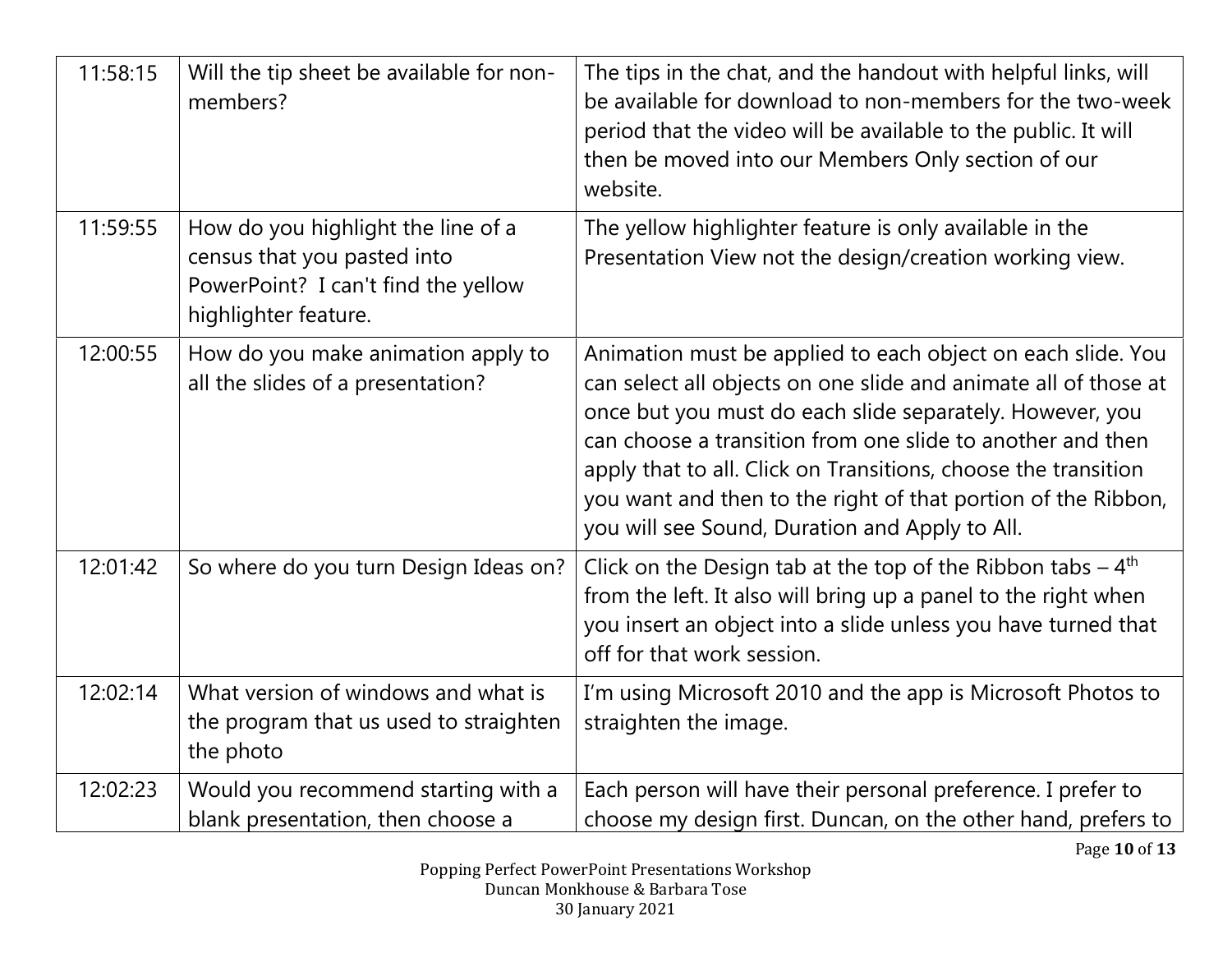|          | theme/colours afterwards? (Theme<br>didn't seem to allow for changing to a<br>black background when a picture was<br>inserted)                                                                                                   | start with a blank slate and add the design later. If you want<br>to change the background colour from slide to slide rather<br>than have one, unifying colour throughout, then it might be<br>best to start from a blank page.                                                                                                                                                                                                                                                                                                                                                                                                                                                             |
|----------|----------------------------------------------------------------------------------------------------------------------------------------------------------------------------------------------------------------------------------|---------------------------------------------------------------------------------------------------------------------------------------------------------------------------------------------------------------------------------------------------------------------------------------------------------------------------------------------------------------------------------------------------------------------------------------------------------------------------------------------------------------------------------------------------------------------------------------------------------------------------------------------------------------------------------------------|
| 12:02:52 | We have a new genealogy group<br>starting and I don't know if everyone<br>would want to purchase or would<br>already have Office and PowerPoint.<br>Are there any free presentation<br>programs you can recommend like<br>Prezi? | I'm afraid I've always had access to PowerPoint so I haven't<br>worked with others.<br>Regarding the purchase of Microsoft 365, one of the most<br>economical ways of getting it, is online through Costco.ca if<br>you have a Costco membership. It is \$74.99 for a one-year<br>subscription. You may have other sources of discounts.<br>PowerPoint is included in the suite with Word, Excel, Outlook<br>and 1TB of storage. You can also purchase directly from<br>Microsoft. For those of you who prefer a free option, Google<br>offers a similar suite, but it is not as powerful and the<br>features are not exactly the same. However, you can export<br>your work to PowerPoint. |
| 12:03:28 | I don't think all versions come with<br>design ideas?                                                                                                                                                                            | Make sure you have clicked on the Design Tab at the top of<br>the Ribbon – 4th tab from the left. You must do this to access<br>the special design features and tools                                                                                                                                                                                                                                                                                                                                                                                                                                                                                                                       |
| 12:05:09 | Comment: dark color backgrounds<br>with lights out, tend to make me<br>drowsy.                                                                                                                                                   | That may be so in some cases. However, if you've done your<br>slides right and follow David Phillips' tips, people will be kept<br>awake by your fascinating visual aid that pops.                                                                                                                                                                                                                                                                                                                                                                                                                                                                                                          |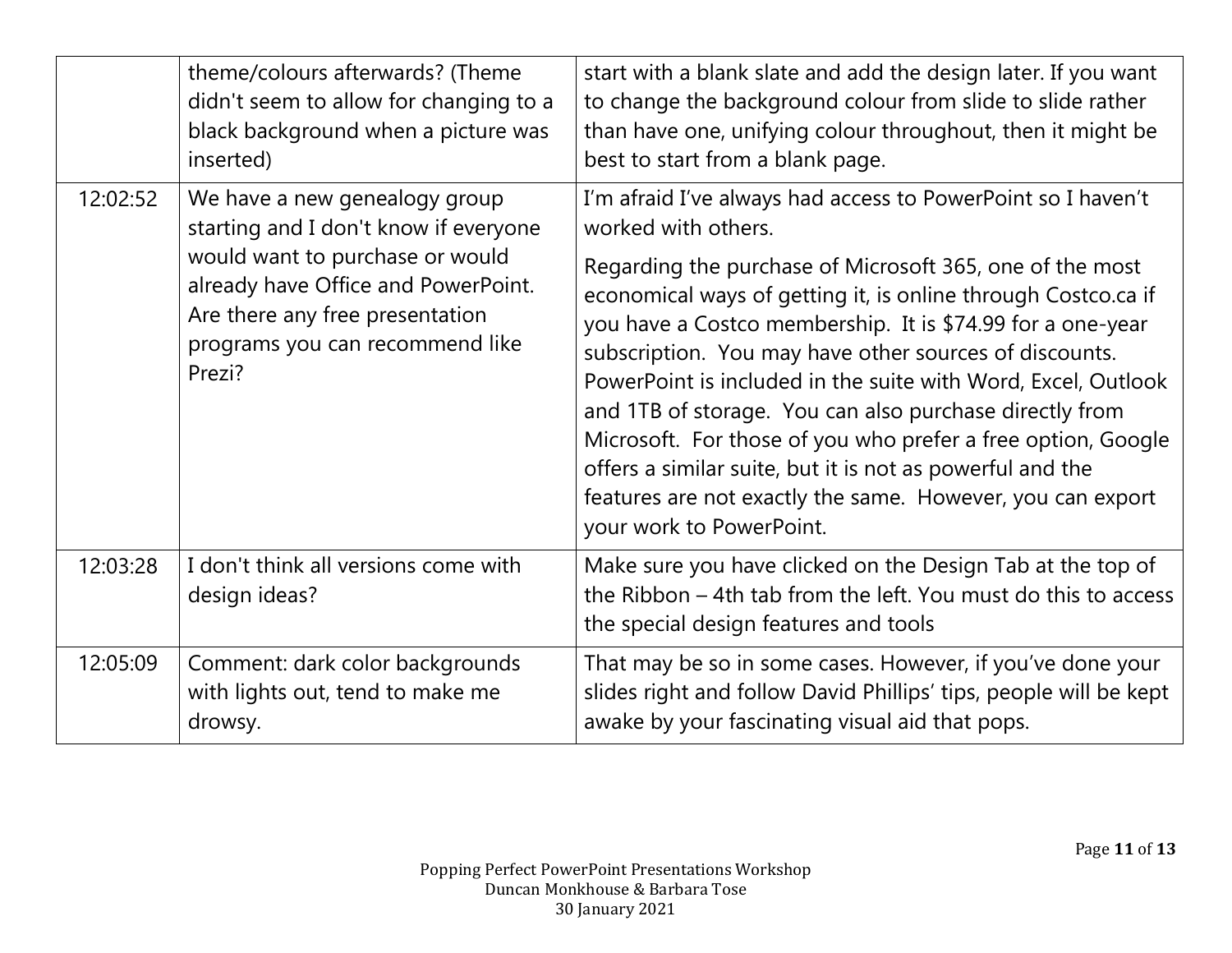| 12:05:47 | How do you change the style of your<br>bullets?                                                                                       | Just as you would in Word. Click on the Home Tab and you<br>will find tabs under the Paragraph section of the Ribbon, you<br>will find the tab choices.                                                                                                                                                                                                                                                                                                                                                                                                                                                                                                      |
|----------|---------------------------------------------------------------------------------------------------------------------------------------|--------------------------------------------------------------------------------------------------------------------------------------------------------------------------------------------------------------------------------------------------------------------------------------------------------------------------------------------------------------------------------------------------------------------------------------------------------------------------------------------------------------------------------------------------------------------------------------------------------------------------------------------------------------|
|          |                                                                                                                                       | From Marianne Rasmus: You can also highlight on each<br>bullet within a text box and add an animation to each line                                                                                                                                                                                                                                                                                                                                                                                                                                                                                                                                           |
| 12:06:05 | How long should a presentation<br>typically be?                                                                                       | It depends on the host/venue. Some societies want short<br>talks, others want long talks. Generally, a short talk would be<br>15-20 minutes; a longer talk about 45-60 minutes. About 10-<br>15 minutes for questions should be allowed at the end of the<br>presentation. Your host will let you know what time they<br>need filled. If you are doing it for family, it will depend on<br>how long they will tolerate listening to you. Are they<br>interested in your family history, too? Then a little longer one<br>might be OK; if they roll their eyes the minute you mention<br>family history, leave them wanting more. Keep it short and<br>sweet. |
| 12:08:54 | How many pages can you have in a<br>power point presentation - is it<br>unlimited?                                                    | I've never tested it but assume it is unlimited. However, the<br>size of your file might affect how smoothly it presents. The<br>length of your presentation, and how many slides you<br>choose to present the content, will determine the number of<br>slides.                                                                                                                                                                                                                                                                                                                                                                                              |
| 12:09:23 | <b>Great advice from participant, Ken</b><br>McKinlay: Play with the software to<br>discover what can be done. You<br>can't break it. | From Ken McKinlay: Keep in mind that the more you play<br>(reallyPLAY!) with PowerPoint the better you will become<br>with using and finding the features.                                                                                                                                                                                                                                                                                                                                                                                                                                                                                                   |